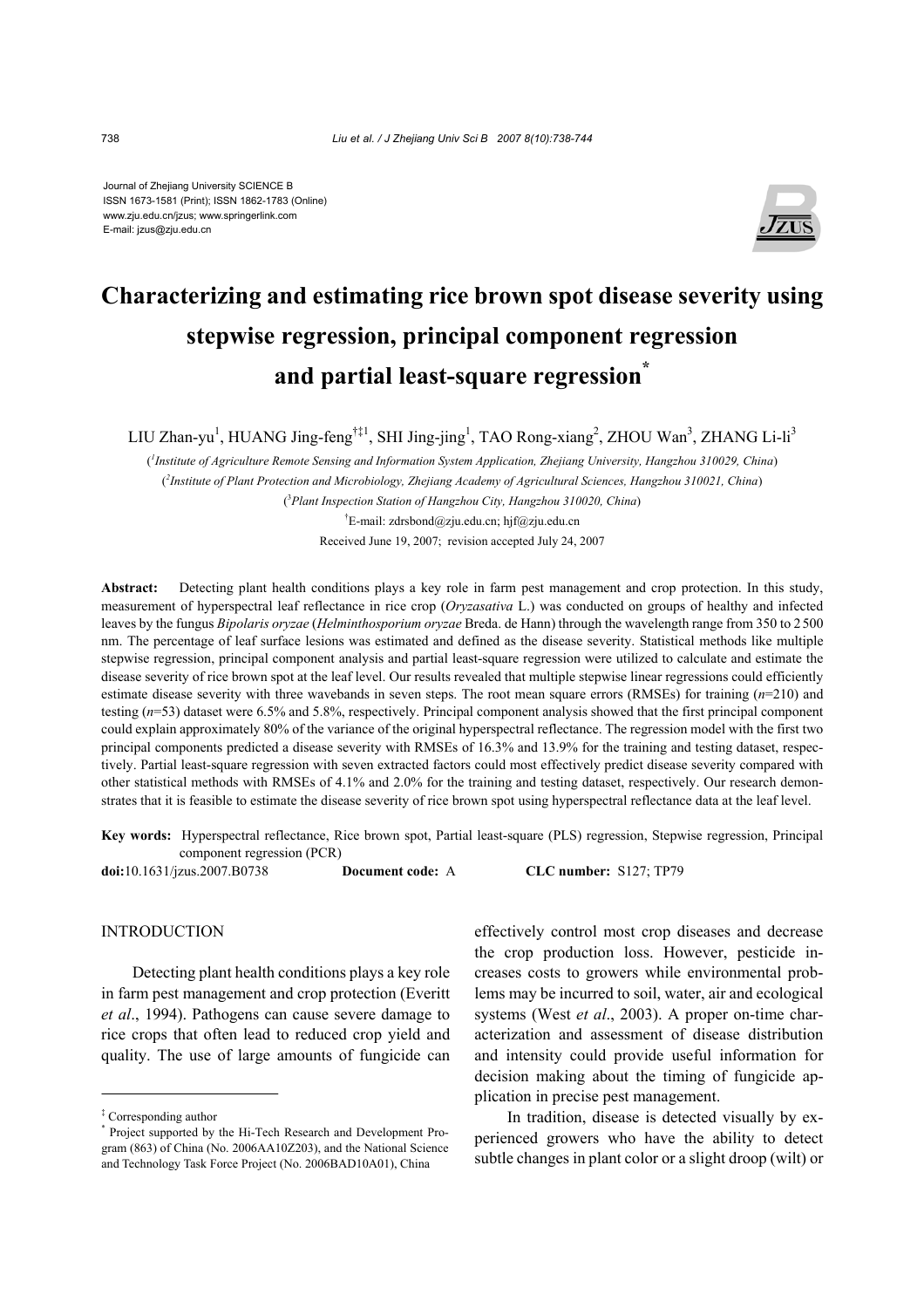curl of plant leaves. Scout and plant canopy were recorded to assess the percentage of infection surface area in field (Jackson, 1986). However, this method is labor intensive and time consuming, and it is impossible to accurately estimate the infected areas and severity in large-scale farming (Kobayashi *et al*., 2001). Therefore, it is necessary to develop new effective and inexpensive approaches that can improve and supplement traditional techniques.

The developing remote sensing techniques make it possible to detect the changes in plants caused by disease stress (Brenchley, 1968). The crop disease assessment by remote sensing started about eighty years ago. In the late 1920's, aerial photography was used to survey infection by *Phymatotrichum omnivorum* (Shear) Duggar in Texas (Neblette, 1927). Since then, a new era of disease detection by remote sensing started. In the subsequent several decades, aerial photography and satellite images were widely used to detect and characterize plant pests (Colwell, 1956; Jackson and Wallen, 1975; Nilsson, 1995; Mirik *et al*., 2006; 2007). However, most of these studies involved the use of airborne cameras and radiometers to record the reflected electromagnetic energy on analogue films that cover broad spectral bands (Huang and Apan, 2006).

Hyperspectral remote sensing is a new technique that utilizes sensors operating in hundreds of contiguous narrow wavelength bands which may have potential to improve the assessment of crop disease (Carter, 1994; Adams *et al*., 1999; Singh *et al*., 2007). Numerous studies demonstrate that hyperspectral reflectance and its detection accuracy of plant biochemicals were affected by the autocorrelation and multicollinearity of the data due to the continuous wavebands (Card *et al*., 1988; Yoder and Pettigrew-Crosby, 1995). It is unavoidable in the study of plant disease. Many research studies report that simple or multiple regressions do not show strong functional relationships between hyperspectra and plant health condition. Therefore, more sophisticated statistical approaches such as principal component regression (PCR), artificial neural networks (ANN), fuzzy systems, and partial least-square (PLS) regression analysis have been employed (Warner and Shank, 1997; Kimes *et al*., 1998; Muhammed and Larsolle, 2003). Nevertheless, the performance comparisons among regression (i.e. multiple stepwise regressions), PCR or PLS regression analyses were seldom conducted for the estimation of plant disease severity.

Rice brown spot is an aggressive plant disease caused by *Bipolaris oryzae* Shoem (*Helminthosporium oryzae*). It occurs in rice production areas all over the world and is one of the most common diseases in China. Rice brown spot causes severe damage under the conditions of cool summer and nitrogen deficiency, particularly in southern China. High humidity (>92.5%), leaf wetness and temperature (24 to 30 °C) are favorable conditions for disease development (Picco and Rodolfi, 2002). Wind and rainfall can spread the spores to other organs of the same individual and other plants. Losses can be severe if weather and field conditions are favorable for disease spreading. Rice brown spot can be found during the whole growing season. At the early stage, symptoms of brown spot mainly appear on the leaves. Leaf lesions reduce nutrient absorption and photosynthetic area, which result in the decrease of tillering nodes. There are no reports related to the use of hyperspectral reflectance data for the detection and measurement of rice brown spot disease.

The specific objectives of this research were threefold. The first objective was to confirm the possibility of detecting and measuring the rice brown spot disease at the leaf level by hyperspectral remote sensing. The second objective was to investigate the performance of multiple stepwise regression and PCR analysis or PLS regression for monitoring plant disease. Finally, to determine a reliable and stable statistical technique to estimate the disease severity of rice brown spot by reducing the autocorrelation and multicollinearity of hyperspectral reflectance.

# MATERIALS AND METHODS

### **Study site and experiment design**

The experiment was conducted at the village of Sankengkou, Wuyi County, Zhejiang Province, China. The study site is located at 28°42.013′ N latitude and 119°43.932′ E longitude, and at an altitude of 970 m above the sea level. Average annual rainfall is 1477 mm. The growing season is generally short and lasts for 228 d. The mean annual temperature is 16.9 °C and the mean temperatures in January and July are 4.7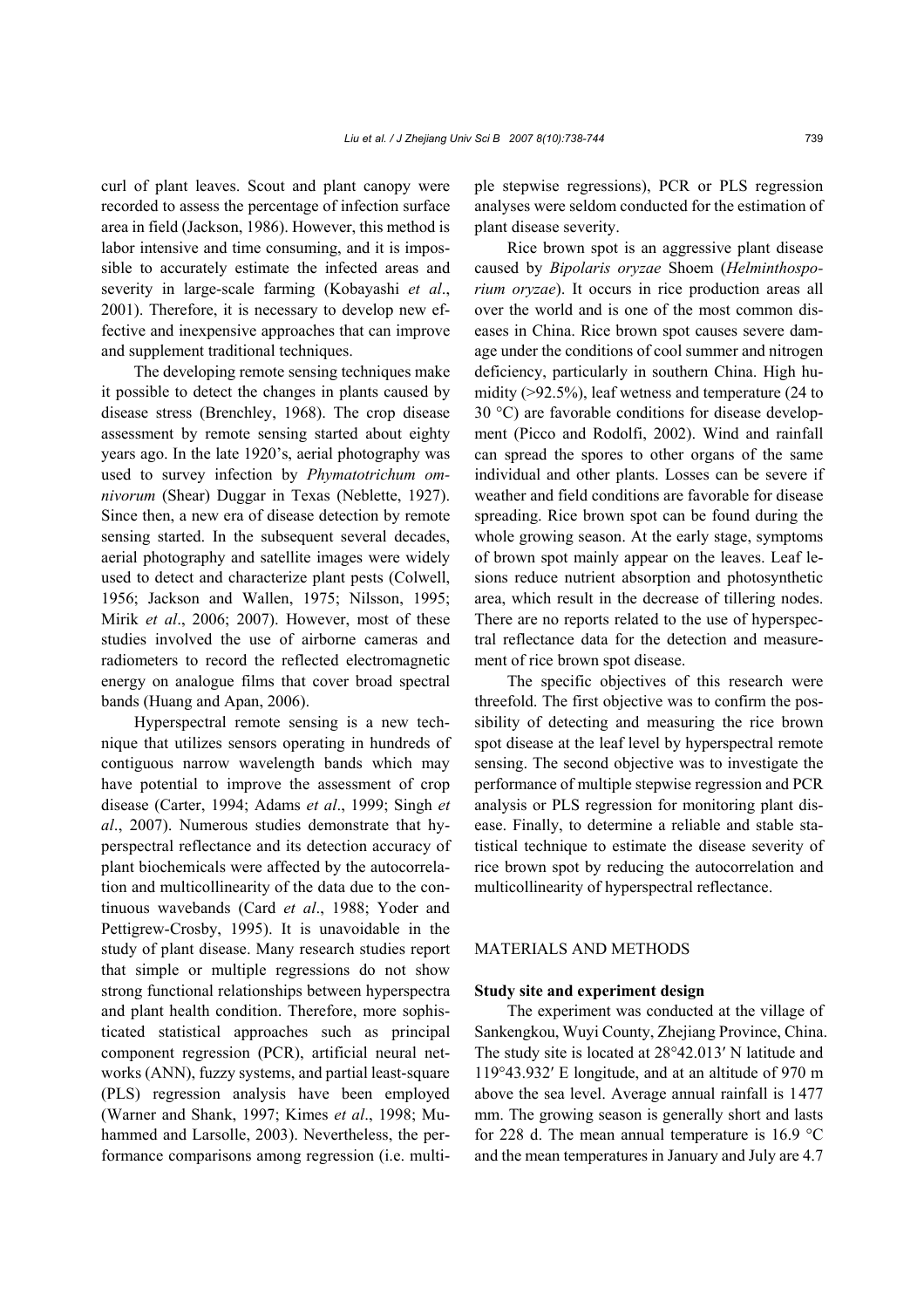°C and 28.8 °C, respectively.

Seeds of rice were sown on June 5, 2006. Planting density was  $25$  seedlings/ $m<sup>2</sup>$ . Basal application of fertilizer of N,  $P_2O_5$  and  $K_2O$  was performed at 40, 30 and 30 kg/ha, respectively, with an additional application at 30, 20 and15 kg/ha respectively at the flowering stage. Rice brown spot disease occurred naturally in the field. Disease severity was determined by estimating the percentage of infected surface area of rice leaves in the laboratory.

### **Measurements of individual leaf reflectance**

The fresh foliage from the field was placed in a special holder for measurements in the laboratory. Spectral measurements from individual leaves were made using the ASD Field Spectroradiometer Pro (Analytical Spectral Devices Inc., Colorado, USA). The wavelength of the measurement was configured for the range of 350 to 2500 nm. The instrument has a spectral sampling resolution of 1.4 nm and a spectral interval of 3 nm between 350 to 1000 nm, and a spectral sampling resolution of 2 nm and a spectral interval of 10 nm between 1000 to 2500 nm, respectively. Each leaf was positioned on a dark background. The field of the spectrometer view was 25° with 1 cm-diameter in the centre portion of the leaf. An incidence angle of 35° maintained at a standard distance (50 cm) was used throughout the study. The light source used was one 50 W halogen lamps. Upper leaf surface reflectance was observed. Each reading was the result of 10 replicate spectra that were averaged. All spectral measurements were made relative to a BaSO4 standard reference-panel, which was observed immediately before and after the spectral measurements of rice leaves.

## **Data processing and statistical methods**

Reflectance data were firstly smoothed with a five point moving average to suppress instrumental and environmental noise before the data were further analyzed (Kobayashi *et al*., 2001). The total dataset consisted of 263 leaves which were divided into two subsets, one with 80% of the data was used as a training dataset for calibration (*n*=210) and the other with 20% used as testing dataset for validation (*n*=53). In this paper, the statistical methods were conducted with procedures in SAS 9.0 (Statistical Analysis System 9.0). These spectra represented the domains

of 400~1300, 1501~1780, and 2051~2350 nm, and the missing segments of 350~399, 1301~1500, 1780~2050, and 2351~2500 nm correspond to strong noise or water vapor absorption in the atmosphere and thus are not of interest for remote sensing of the Earth's surface (Price, 1994).

In the agricultural sciences, the workhorse for statistical analysis has been multiple stepwise linear regression, although rationing of derivatives at various standard wavelengths has also been extensively used (Williams *et al*., 1983). Stepwise regression is a procedure for automatically selecting, in a stepwise manner based on partial correlations of a dependent variable with the independent variables that are close to optimal in the sense of maximizing the squared multiple correlations coefficient  $(R^2)$  of the dependent variable with the set of selected independent variables (Card *et al*., 1988). In the present context, the dependent variable is disease severity index of rice brown spot, and the independent variables are reflectance observed at a set of equally spaced wavelengths. The final regression equation was computed in Procedure STEPWISE in SAS 9.0. Several statistical papers have expressed concerns over the potentially large Type-I error by selecting independent variables that are merely noise, and inflating the  $R^2$  of the stepwise procedure. The multiple stepwise linear regression does not have a strong theoretical basis and it cannot overcome the over-fitting and co-linearity of independent variables due to the high autocorrelation (Card *et al*., 1988). In our work, stepwise regression works quite well as long as the number of sample spectra is sufficiently large (*n*>200).

PCR is an effective data reduction technique that transforms the original dataset into a substantially smaller and easier to interpret set of uncorrelated variables. It has the capability of preserving the total variance while minimizing the mean square approximate errors, and is also used as a means to identify dominant modes of data that represent most of the information in the original dataset. Principal component analysis is quite useful for analysis of remote sensing data in which certain channels exhibit high degrees of dependence (Fung and LeDrew, 1987). Uncorrelated and linearly transformed components were computed from the original data in such a way that the first principal component accounts for the maximum proportion of the variance of the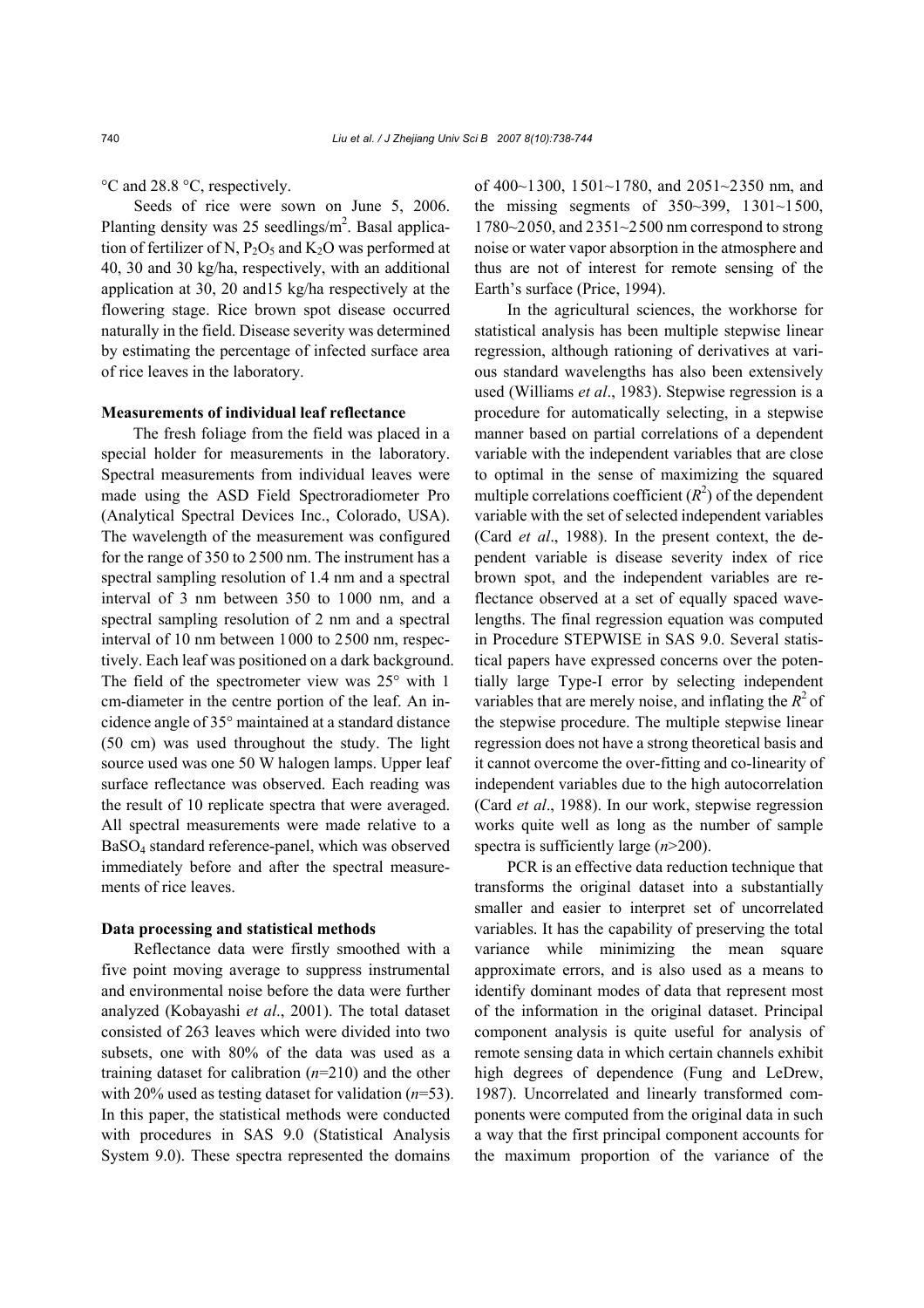original dataset. Subsequent components were also calculated for the maximum proportion of the remaining variance in Procedure PCR in SAS 9.0. The PCR method has been applied to various remote sensing projects of plant disease involving in both field and laboratory spectral analysis (Holden and LeDrew, 1998). The original spectra were standardized by centering and scaling. An orthogonal transformation was applied to the correlation matrix in the study with component patterns that are visually interpretable. Although PCR selects factors that explain variation and predict plant biophysical or biochemical parameters by regression, it alleviates the high inter-band correlations of hyperspectral reflectance. However, the PCR method is not so convenient to selecting independent variables (spectral wavebands) without regard to the dependent variable (Wang, 1999).

The main goal of PLS procedure is to minimize the sample prediction error, seeking linear functions of the predictors that explain as much variation in each response as possible. In addition, it has the additional goal of accounting for variation in the predictors, under the assumption that directions in the predictor space which are well sampled should provide better prediction for new observations when the predictors are highly correlated. All of the techniques implemented in the PLS procedure, which are derived from PCR, are to reduce rank regression and PLS regression. The procedure works by extracting successive linear combinations of the predictors called either components or latent vectors to explain predictor variation. PLS regression is mainly used for modeling linear regression between multi-dependent variables and multi-independent variables. PLS not only avoids the harmful effects in modeling due to the multicollinearity when the inter-wavebands have strong autocorrelations, but also avoids over-fitting when the number of observations is less than the number of variables.

There are many reports about the application of PLS in agricultural science (Hansen *et al*., 2002), but few reports about its use for the detection and measurement of plant disease. One purpose of this study was to determine the efficiency of PLS procedure for detecting and estimating plant disease severity.

# RESULTS

# **Multiple stepwise regression analysis for disease severity of rice brown spot**

Multiple stepwise linear regressions were performed on the training dataset for disease severity of rice brown spot. The optimal number of variables or steps used by the stepwise regression procedure was seven, which yielded the best prediction for disease severity of rice brown spot. All wavelengths reflectance left in the model was significant at the 0.01 level. Wavelengths reflectance left in the final model was selected from the visible part of the spectra, which were located at 533, 567 and 693 nm.

The coefficients of determination  $(R^2)$  between observed and predicted disease severity for the training and testing datasets were approximately 0.92 and 0.94, respectively (Table 1). The root mean square errors (RMSEs) of the training and testing dataset were 6.5% and 5.8%, respectively. Scatte plots between the observed and predicted disease severity on the training and testing datasets illustrate these results in Figs.1a and 1b.



**Fig.1 Observed vs predicted disease severity (DS) of rice brown spot using stepwise regressions (pace=7). (a) and (b) were obtained from the training and testing dataset, respectively**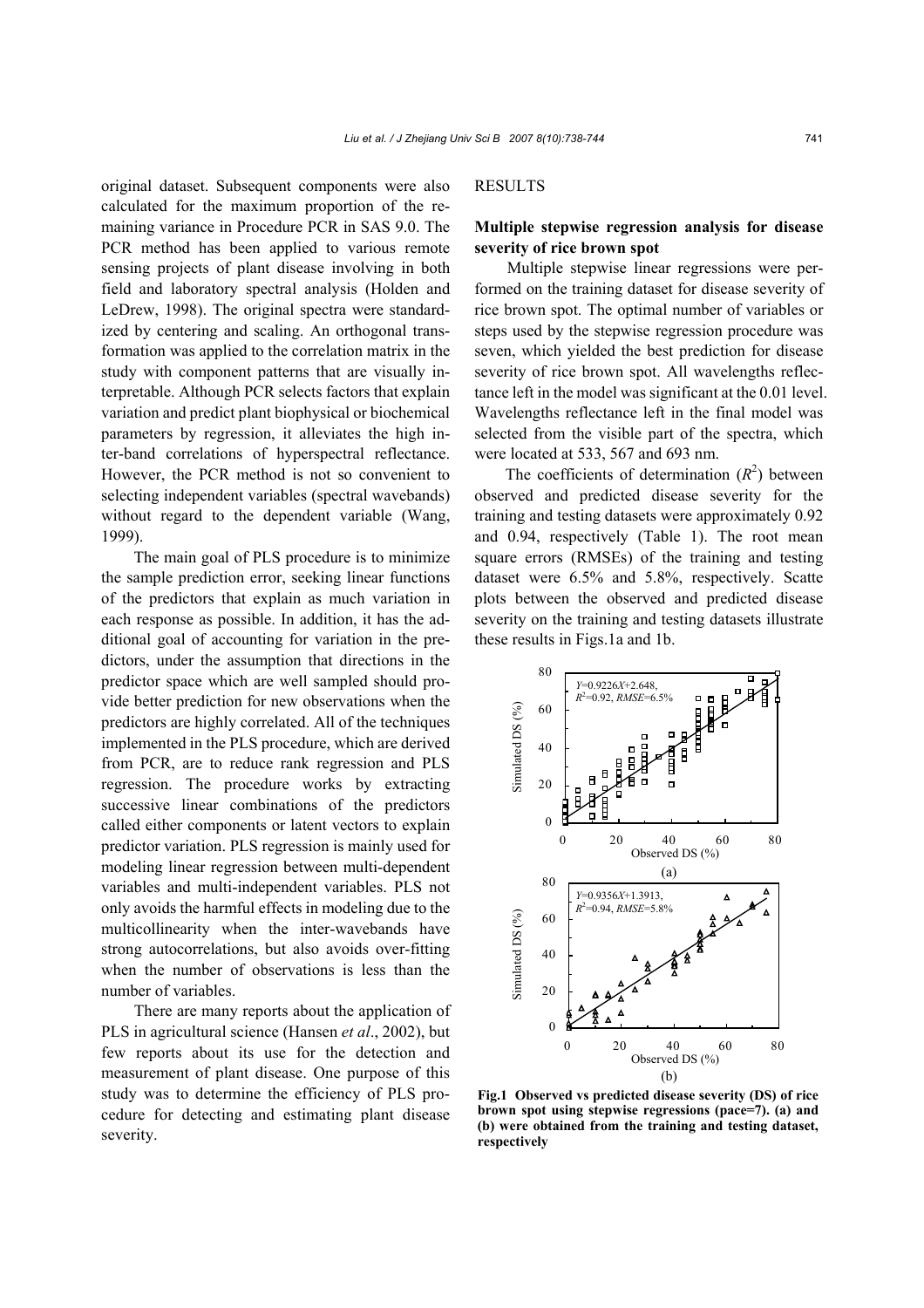**Table 1 Results of stepwise regression modeling disease severity of rice brown spot at the leaf level (***P***<0.01)**

|                  | $RMSE$ (%) | p2    | n   |
|------------------|------------|-------|-----|
| Training dataset | 6.5        | 0.923 | 210 |
| Testing dataset  | 5.8        | 0.936 | 53  |
|                  |            |       |     |

## **PCR for disease severity of rice brown spot**

The results of the PCR revealed that the first eigenvector (PC-1, i.e. the first principal component) explained 78.34% of the variance of the original spectra data and the second component (PC-2, i.e. the second principal component) explained 12.04%. Although the third component could explain 4.9% of the variance of the spectra, it was considered to be low compared with the first two principal components. Therefore, the first two eigenvectors can be regarded as the principal components and the rest can be dropped from further analysis.

In this study, the first two principal components were used as the independent variables to build the regression model for estimating the disease severity of rice brown spot. The scatter plots of predicted vs observed disease severity for the training and testing dataset were shown in Figs.2a and 2b, respectively. The coefficients of determination  $(R^2)$  computed between observed and predicted disease severity for training and testing datasets were approximately 0.51 and 0.63, respectively. Meanwhile, low RMSEs of 16.3% and 13.9% were obtained for the training and testing dataset, respectively.

# **PLS regression for disease severity of rice brown spot**

PLS regression was computed using the training dataset (*n*=210). Seven PLS factors were used to explain 98.56% of the model variance and 92.93% of the variation for prediction (Table 2). The sevenfactor PLS model based on the training dataset was conducted for predicting disease severity of the testing dataset. The correlation coefficients between predicted and observed values for the calibration and validation sample were 0.986 and 0.985, respectively. The root mean square error of calibration (RMSEC) and validation (RMSEV) were 4.1% and 2.0%, respectively (Figs.3a and 3b). Clearly, the disease severity of rice brown spot was more accurate according to the RMSE values compared with other two methods.



**Fig.2 Observed vs predicted disease severity (DS) of rice brown spot using the first two principal components. (a) and (b) were obtained from the training and testing dataset, respectively**



**Fig.3 Observed vs predicted disease severity (DS) of rice brown spot using partial least-square regression. (a) and (b) were obtained from the training and testing dataset, respectively**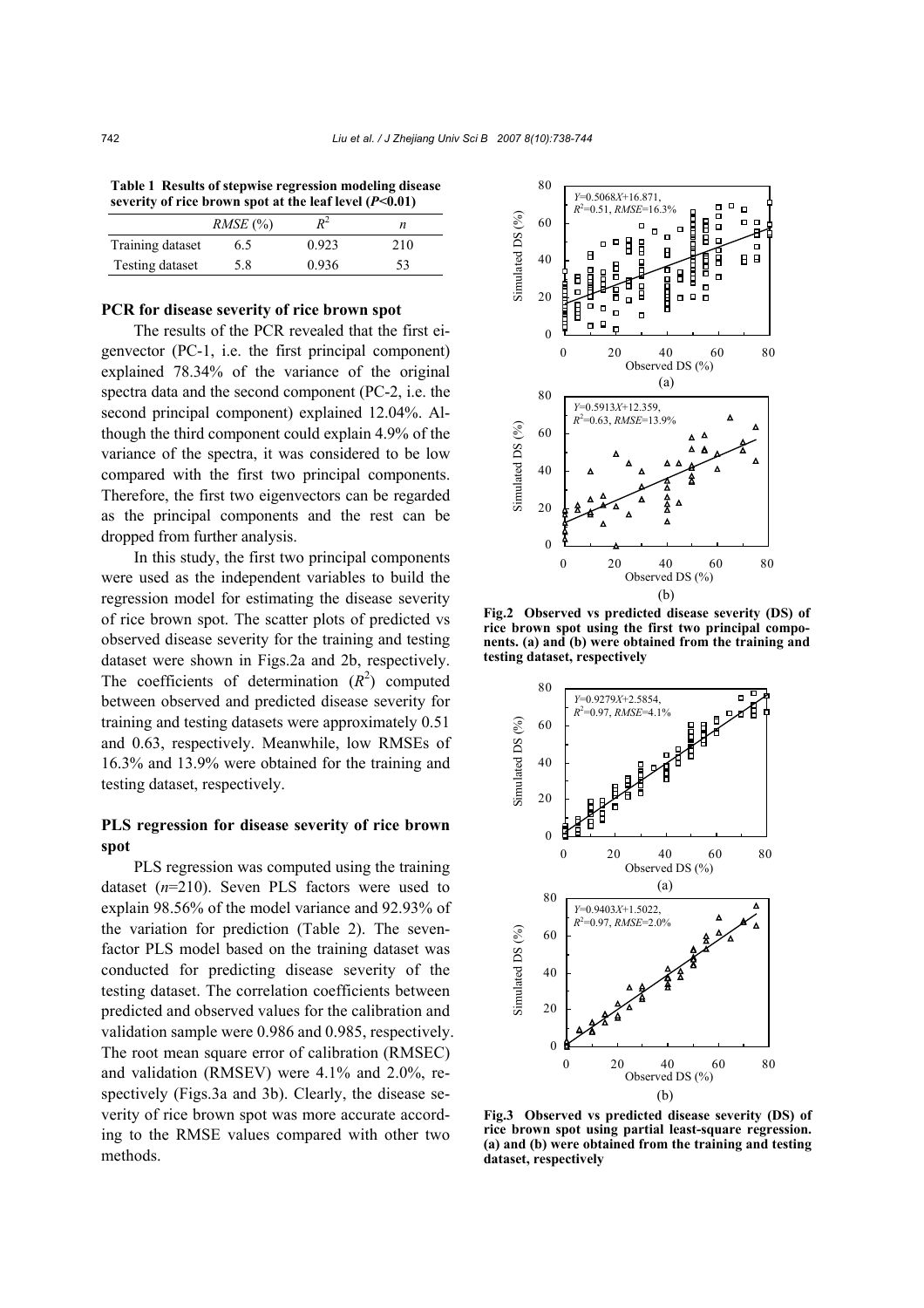| Number of<br>factors | Model effects<br>$(\%)$ |       | Prediction<br>$(\%)$ |       |
|----------------------|-------------------------|-------|----------------------|-------|
|                      | Current                 | Total | Current              | Total |
|                      | 77.95                   | 77.95 | 46.43                | 46.43 |
| 2                    | 11.04                   | 88.99 | 19.02                | 65.45 |
| 3                    | 4.49                    | 93.48 | 17.40                | 82.85 |
| 4                    | 3.19                    | 96.66 | 6.74                 | 89.60 |
| 5                    | 0.95                    | 97.61 | 1.51                 | 91.10 |
| 6                    | 0.75                    | 98.37 | 0.79                 | 91.89 |
|                      | 0.19                    | 98.56 | 1.04                 | 92.93 |

**Table 2 Percent of variation accounted by partial leastsquare factors (***n***=210)**

### **DISCUSSION**

In our study, three statistical methods consisting of multiple stepwise regression and principal component analysis or PLS regression analysis were investigated to ascertain their performances in the estimation of rice brown spot disease severity using remotely sensed leaf reflectance data.

Although the multiple stepwise linear regression technique has never had a strong theoretical basis (Card *et al*., 1988), it explained a large variation in the disease severity of rice brown spot. The three wavelengths in the visible range (533, 567 and 693 nm) were successfully selected to build the prediction model. These variables were neither related to the known water absorption wavebands at 970, 1200, 1400, 1450, and 1940 nm nor with the leaf pigment absorption wavebands at 430, 460, 640 and 660 nm (Curran, 1989). It was observed that wavelengths of 533 and 567 nm were located in the visible green region that is poorly absorbed by chlorophyll and other pigments, while 693 nm was located before the red-edge region where vegetation spectra are sensitive to variation of plant biochemistry (Vogelmann *et al*., 1993).

PCR was used successfully to determine the spectral properties of unhealthy plants with healthy ones (Holden and LeDrew, 1998). However, the low coefficients of determinant  $(R^2)$  and high prediction errors were obtained for both training and testing datasets, and the results suggested that the disease severity of rice brown spot was possibly influenced by other factors not explained by the first two principal components (Fig.2). The low prediction accuracy was similar to that obtained by Monteiro *et* 

*al*.(2007). These authors found that it was difficult to obtain a high level of accuracy with PCR method because it accepted independent variables (spectral reflectance) without considering the dependent variable (disease severity).

The high covariance and redundancy in the hyperspectral reflectance data influenced the prediction accuracy as reported by Thenkabail *et al*.(2000), and PLS models are ideal method for eliminating the problem. In our study, the high coefficients of determination and low prediction errors obtained with PLS regression for the training and testing dataset were corroborated by Hansen *et al*.(2002) and also by Huang and Apan (2006) for the prediction of grain yield and protein content using repeated canopy reflectance.

In conclusion, the performance of PLS regression analysis to estimate rice brown spot was better than multiple stepwise regression and PCR. Therefore, PLS can be regarded as the best suitable statistics approach for estimating disease severity of rice brown spot. The prediction errors estimated by the RMSEs ranged from 2.0% to 16.3% using the above statistical methods. We have demonstrated that it was feasible to estimate the disease severity of rice brown spot using hyperspectral reflectance data at the leaf level. It should be recognized that external factors such as wind, cloud and plant architecture bring much noise in the spectral reflectance at the canopy level. So these results obtained at the leaf level should be followed by field studies to take these factors into consideration.

#### **References**

- Adams, M.L., Philpot, W.D., Novell, W.A., 1999. Yellowness index: an application of spectral second derivatives to estimate chlorosis of leaves in stressed vegetation. *International Journal of Remote Sensing*, **20**(18): 3663-3675. [doi:10.1080/014311699211264]
- Brenchley, G.H., 1968. Aerial photography for the study of plant diseases. *Annual Review of Phytopathology*, **6**(1): 1-22. [doi:10.1146/annurev.py.06.090168.000245]
- Card, D.H., Peterson, D.L., Matson, P.A., 1988. Prediction of leaf chemistry by the use of visible and near infrared reflectance spectroscopy. *Remote Sensing of Environment*, **26**(2):123-147. [doi:10.1016/0034-4257(88)90092-2]
- Carter, G.A., 1994. Ratios of leaf reflectance in narrow wavebands as indicators of plant stress. *International Journal of Remote Sensing*, **15**(3):697-703. [doi:10.1080/ 01431169408954109]